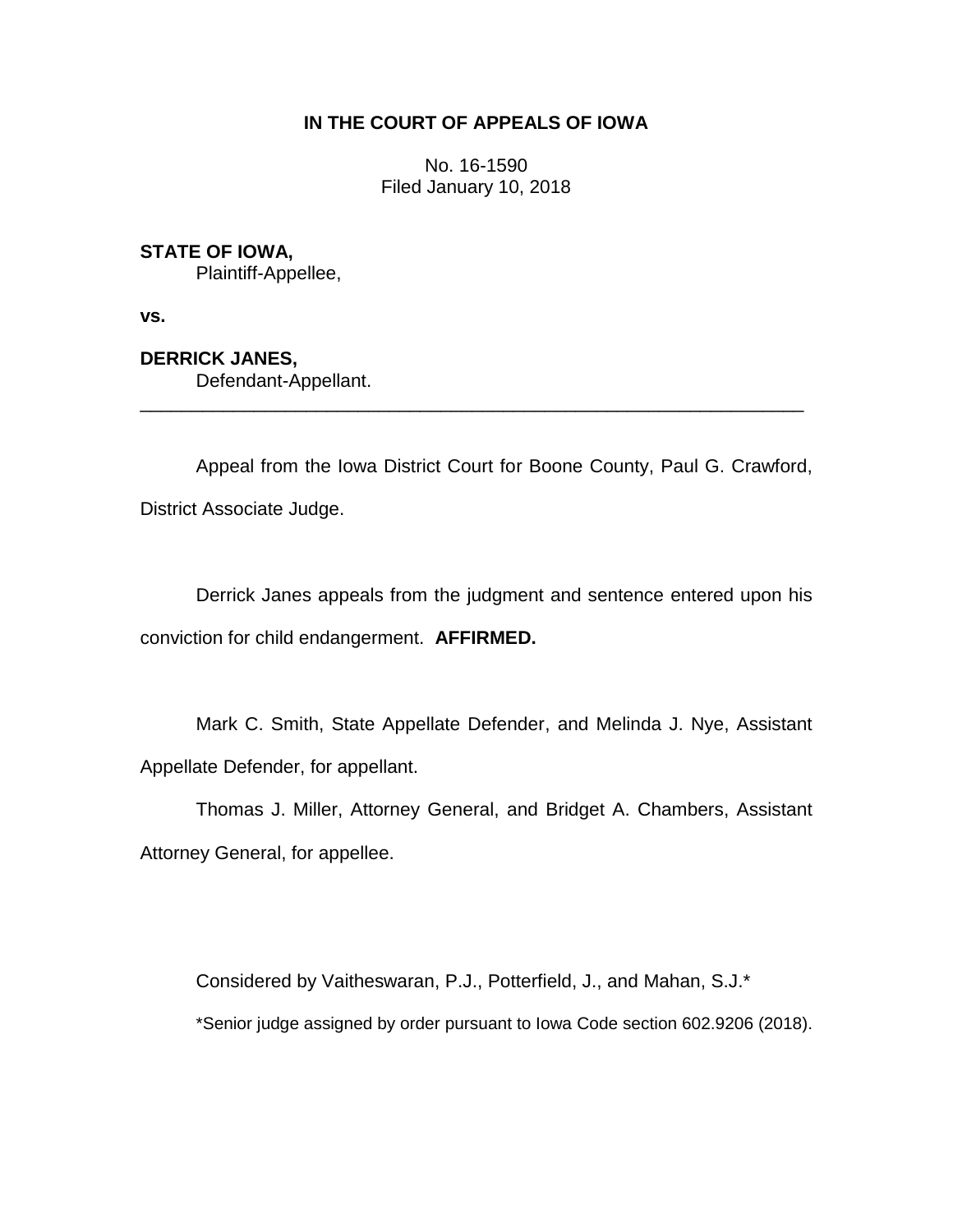### **MAHAN, Senior Judge.**

Derrick Janes appeals from the judgment and sentence imposed upon his conviction for child endangerment, in violation of Iowa Code section 726.6(1)(a) (2016). He contends there is insufficient evidence that he acted with knowledge that he was creating a substantial risk to the child's health or safety. Janes also asserts the court abused its discretion in denying his motion for mistrial due to prosecutorial misconduct, his trial counsel was ineffective, and the court abused its discretion in considering improper factors in sentencing him. Finding no error or abuse of discretion, we affirm.

#### **I. Background Facts.**

Janes was providing care for his girlfriend's two-year-old child from about 4:00 p.m. on March 15 to approximately 2:45 a.m. on March 16, 2016, in the apartment in which Janes resided with the child and the child's mother. During the time he was caring for the child, Janes was visited by five people, two of whom he did not know. The child was in the living room of the apartment while Janes and the others smoked methamphetamine throughout the night in another room. The mother of the child returned home about 2:45 a.m., spoke with Janes for about an hour, and then fell asleep.

On March 16, the mother and Janes discovered the child had injuries to his head, ears, and shoulder that were not present the day before. The mother took the child to the emergency room (E.R.) later that afternoon. Medical personnel documented severe bruising to both the child's ears, bruising on the child's left temple and cheek, bruising on the child's left shoulder, an abrasion on the back of the child's head, and "defensive" bruising on the outer edge of the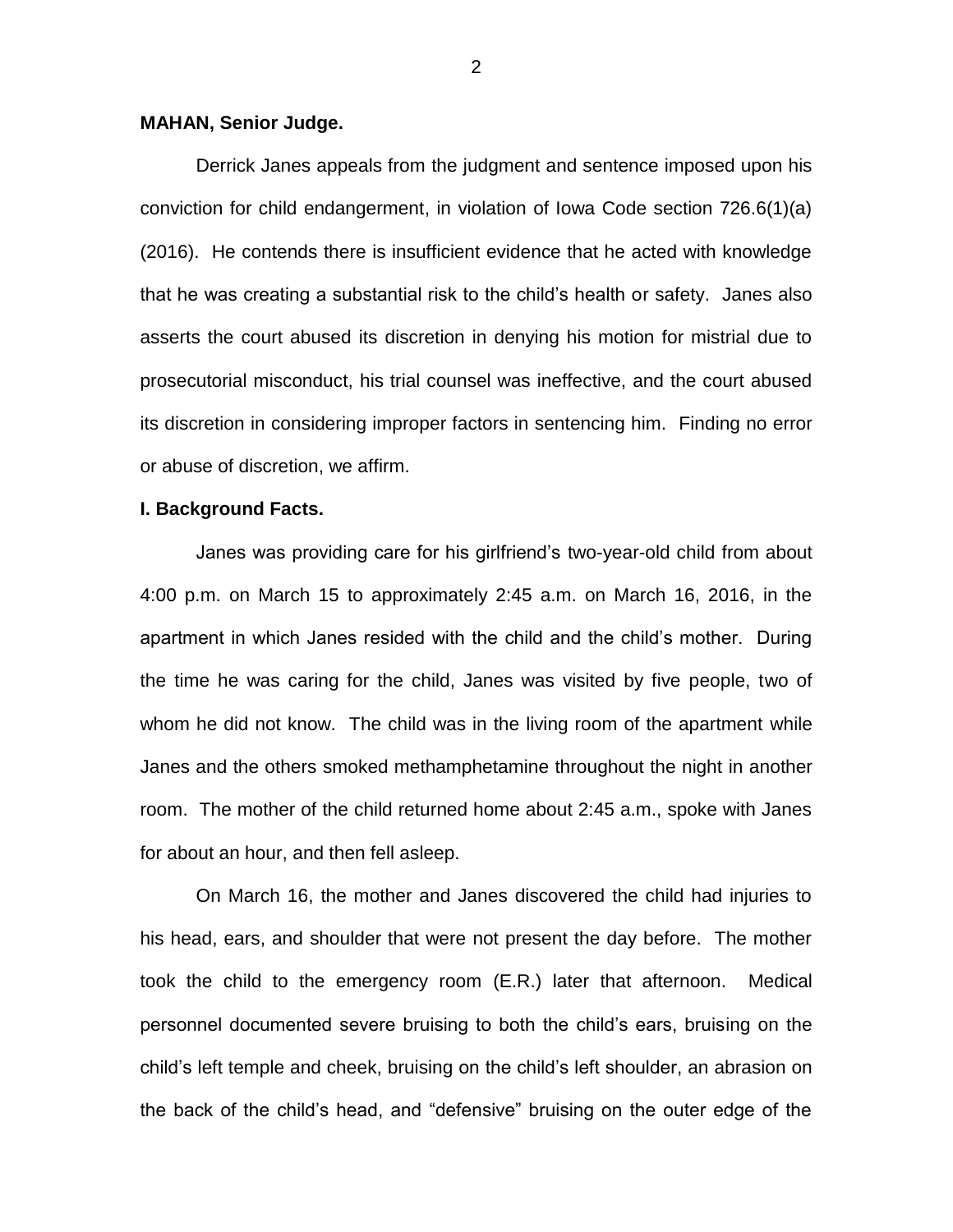child's palms. In addition to these "newer" bruises, $<sup>1</sup>$  E.R. personnel noted a</sup> "yellowish" bruise on the child's right thigh.

In a March 18 statement to Detective John Mayse, Janes acknowledged he was at home with the child during the evening of March 15, he and the child's mother had smoked methamphetamine together before the mother left that afternoon, and "he was irritated that [the mother] hadn't come home." Janes told Detective Mayse that he had some friends come over about 8:00 p.m. and they brought a couple other people with whom Janes was not familiar. Janes stated he left the child in the living room, and he and the friends went into the bedroom where they smoked methamphetamine. Janes told the police officer he would watch the child "by opening the door and seeing what [the child] was doing. And when they were smoking, he would then shut the door to the bedroom." Janes told the officer "he had no idea how [the child] got the injuries. He didn't hear [the child] fall. He said he did not hear [the child] cry."

Detective Mayse testified Janes stated all the adults smoked methamphetamine and "everybody took at least ten hits from a pipe." Detective Mayse explained he asked Janes about the drug use because "meth affects the body severely." He continued,

Meth ramps up your adrenaline system. Basically raises your heart rate. You can go through really severe mood swings from—I mean, to really sad, just crying, to severe anger, to severe anxiety, to severe paranoia, to the point where you start seeing things, hearing things that aren't there.

But the mood swings can be really severe. It can change really quickly from an emotion, crying hysterically, to severe anger

 $\overline{a}$ 

 $1$  The E.R. nurse testified, "[N]ew bruises start out as red, maybe a little purplish, and then they turn towards, you know, days later greenish, yellowish, you get more of the colors the older it gets."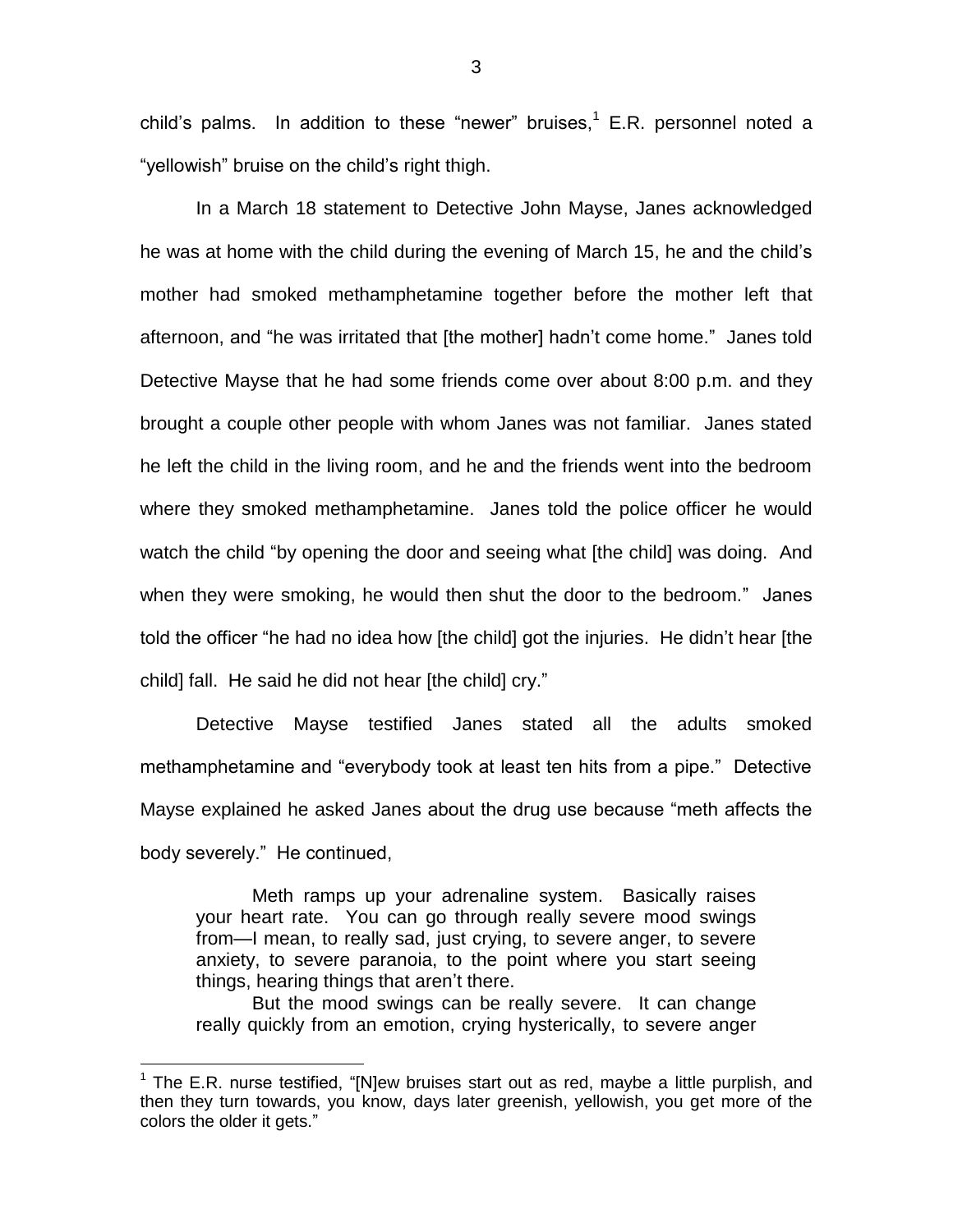to where—out-of-control anger. So, yes, I mean, to the extreme that, you know, meth can keep—basically keeps you awake. Not care. You can become very annoying [sic] of what's going on in your surroundings.

Janes was found guilty of child endangerment following a jury trial. He now appeals.

## **II. Scope and Standards of Review.**

We review claims of sufficiency of the evidence for errors of law. *State v. Howse*, 875 N.W.2d 684, 688 (Iowa 2016). Our review of claims of ineffective assistance of counsel, as with all constitutional issues, is de novo. *See State v. Ortiz*, \_\_\_ N.W.2d \_\_\_, \_\_\_, 2017 WL 6391646, at \*3 (Iowa 2017).

As for claims of sentencing error, our review is for correction of errors at law. *State v. Formaro*, 638 N.W.2d 720, 724 (Iowa 2002). "We will not reverse the decision of the district court absent an abuse of discretion or some defect in the sentencing procedure." *Id.* "When assessing a district court's decision for abuse of discretion, we only reverse if the district court's decision rested on grounds or reasoning that were clearly untenable or clearly unreasonable." *State v. Plain*, 898 N.W.2d 801, 811 (Iowa 2017).

### **III. Discussion.**

*A. Sufficiency of evidence.* The jury was instructed that in order to convict Janes of child endangerment, the State was required to prove beyond a reasonable doubt that:

1. On or about March 15 or 16, 2016, [Janes] was either: (a) a member of the household in which the child B.C. resided; or (b) the person having control over the child B.C.

2. B.C. was under the age of fourteen (14) years.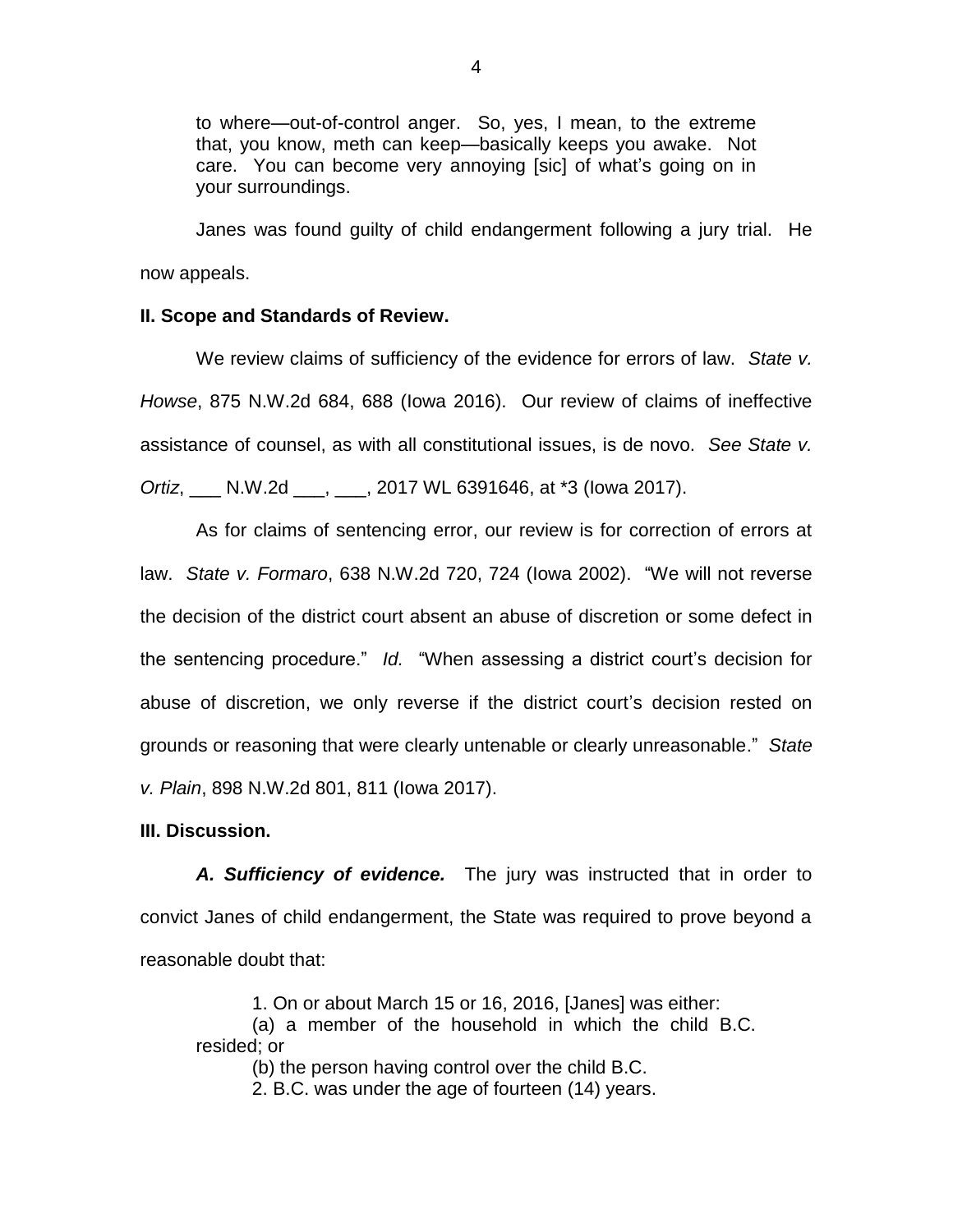3. [Janes] acted with knowledge that he was creating a substantial risk to B.C.'s physical, mental, or emotional health or safety.

"[T]he definition of 'substantial risk' in the context of child endangerment" means "[t]he very real possibility of danger to a child's physical health or safety." *State v. Anspach*, 627 N.W.2d 227, 233 (Iowa 2001). The risk does not have to be likely, just real or articulable. *Id.* at 232-33.

Janes first contends there is insufficient evidence that he acted with knowledge that he was creating a substantial risk to the child's health or safety.

We view the evidence "in the light most favorable to the State, including all reasonable inferences that may be fairly drawn from the evidence." We uphold the verdict if substantial evidence in the record supports it. "Evidence is . . . substantial if, when viewed in the light most favorable to the State, it can convince a rational jury that the defendant is quilty beyond a reasonable doubt."

*Ortiz*, \_\_\_ N.W.2d at \_\_\_\_, 2017 WL 6391646, at \*4 (citations omitted).

The State established Janes was the person having control of the twoyear-old child from the evening of March 15 through the early morning hours of March 16. The child did not have injuries to his head, face, and shoulder before Janes began caring for him. A two-year-old child is not capable of caring for or protecting himself. Janes and five others he invited into the residence—two of whom he did not know—spent several hours smoking methamphetamine while Janes was in control of the child. Viewing the evidence in the light most favorable to the State, the jury could reasonably infer Janes was aware methamphetamine use by adults in the presence of a child created a substantial risk of danger to the child's physical, mental, or emotional health or safety.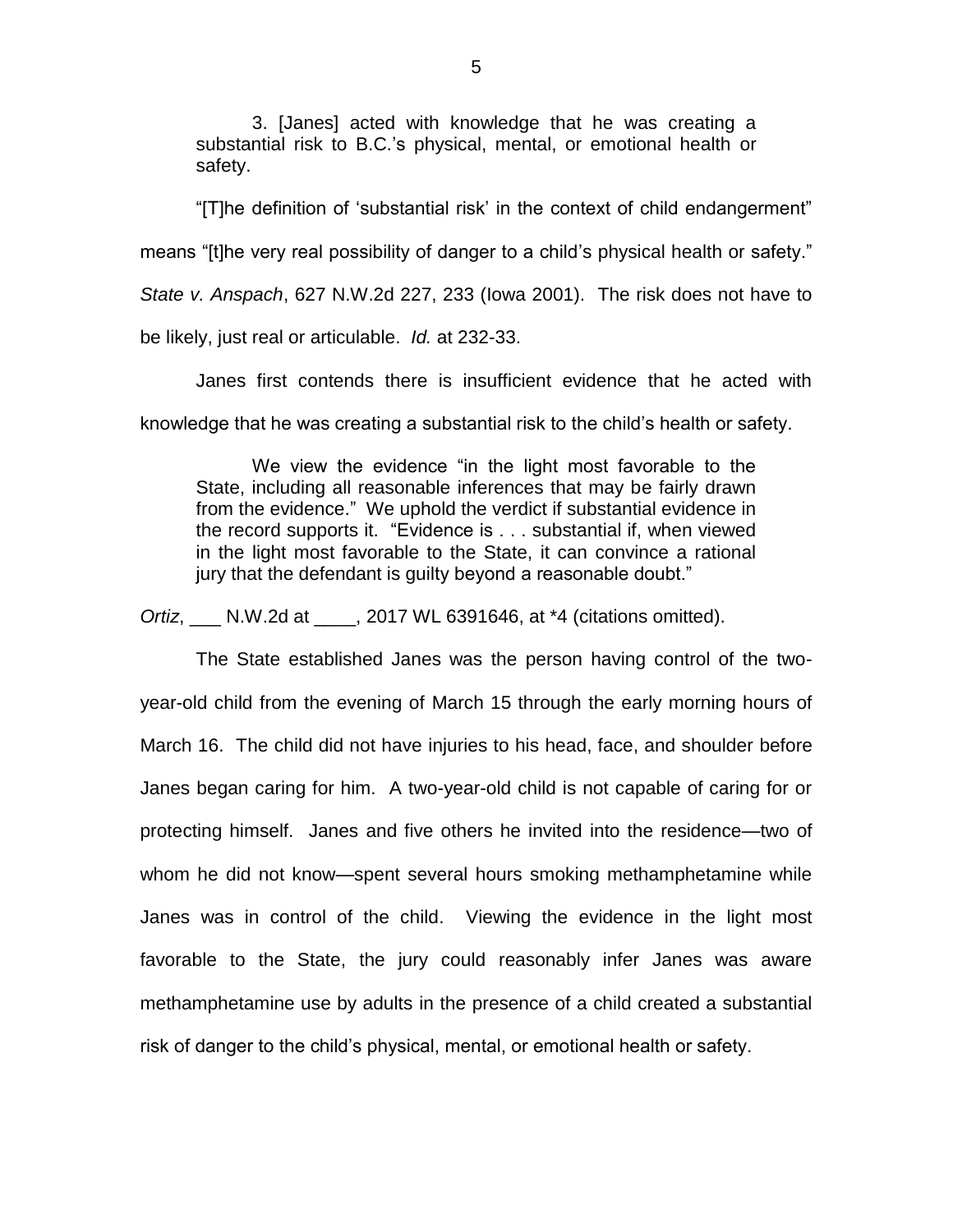*B. Prosecutorial misconduct.* Janes also asserts the court erred in denying his motion for mistrial due to prosecutorial misconduct. Our task is to determine whether Janes was denied his constitutional right to a fair trial due to prosecutorial misconduct or error. *See Plain*, 898 N.W.2d at 817. "In order to establish a violation of the right to a fair trial, a defendant must show both (1) error or misconduct and (2) prejudice." *Id.* at 818.

When the prosecutor was asking the mother about the child's injuries, the

following exchange occurred:

. . . .

A. The top one is a picture of the outside of his left hand and the bottom one is a picture of the palm of his left hand.

Q. Okay. And those are [the child's] hands? A. Yes.

Q. And are those—there appears there's bruises on those hands; is that correct? A. Yes.

Q. And did he have bruises on those hands on March 16th of 2016 that you noticed? A. These are the bruises that he had prior to this.

Q. He had those on March 15th before you left the house that morning? A. Yes.

Q. And he had those bruises on March 15th before you left the house that afternoon? A. Yes.

Q. And how long has he had those bruises for? A. Ever since I remember. I asked his pediatrician about it, and she told me they are not bruises.

Q. And is this that pediatrician in Ames? A. Yes.

Q. And what's that pediatrician's name? A. Heidi Mittelstaedt.

Q. And when's the last time Heidi Mittelstaedt looked at the child? A. In April or May.

Q. Does he still have those bruises on his hands? A. Yes.

Q. Did he have any bruising on his right hand when you took him to the E.R.? A. The E.R., I guess, the nurse said that's bruising, but Heidi [Mittelstaedt] said it's not.

Q. And I'm going to have to—we only can talk about what people actually saw and is going to testify in court. So I know you're trying to help out Derrick here, but we can't—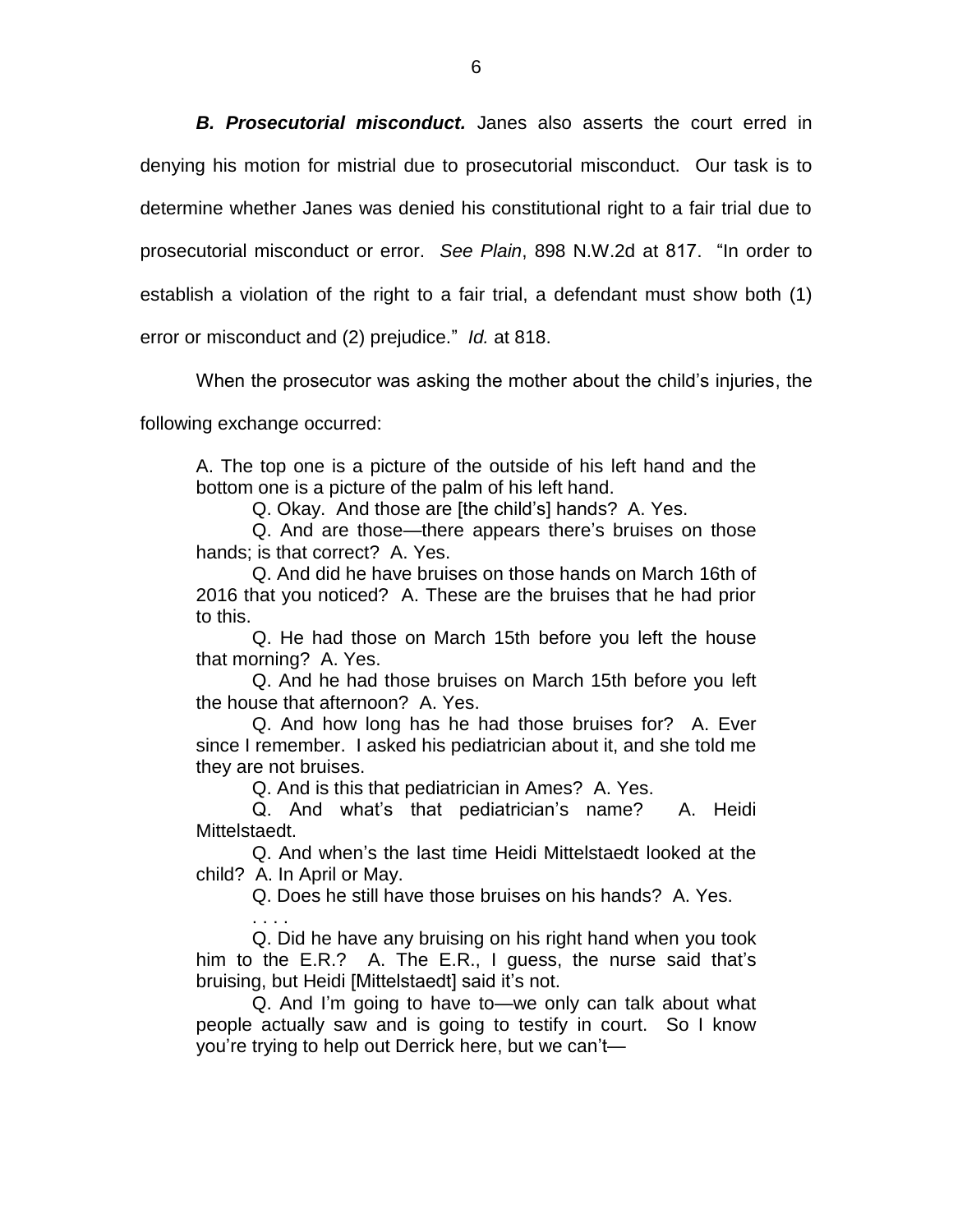Defense counsel objected. Outside the presence of the jury, defense counsel objected, stating:

Thank you, Your Honor. On direct examination I'd lodge an objection as to relevance when the State began questioning [the mother] about whether or not she has maintained a relationship with Derrick since this incident. We had a bench conference where I said that the basis for my objection to this line of questioning was that the State was calling this witness and impeaching them, that they're not allowed to impeach their own witness. I think the rules are relatively clear on that.

At that time the court's ruling was that they weren't going into impeachment. At this point I would lodge an objection to [the prosecutor's] most recent statement as being him testifying, and also clearly for the sole purpose of impeaching [the mother]. believe that that statement is extremely prejudicial to the jury, and at this time, Your Honor, I move for a mistrial.

The court ruled, "I don't see the State calling the witness to impeach her. I

think []he's sorting out what is a potential new injury during the time frame when

the child was left in the defendant's custody and what was a preexisting injury."

The court then addressed the prosecutor:

I'm sure this is just an offhand comment in the heat of the moment of dealing with a potential witness concern, but don't comment on the witness saying, "Oh, I know you're just here to testify for Derrick," or, "You're trying to help Derrick." That's not something you should be saying, and it's—[defense counsel] was correct in objecting, but, you know, looking at the whole, you know, back and forth that's been going on between Exhibit 3 and leading into Exhibit 5, I can see where the witness has been volunteering information that doesn't necessarily comport with the State's theory of the case. I could see why your, you know, angst is potentially present, but you've got to reign it in.

Our supreme court has recently noted the distinction between

prosecutorial misconduct and prosecutorial error. *State v. Schlitter*, 881 N.W.2d

380, 394 (Iowa 2016).

Prosecutorial misconduct includes those statements "where a prosecutor intentionally violates a clear and unambiguous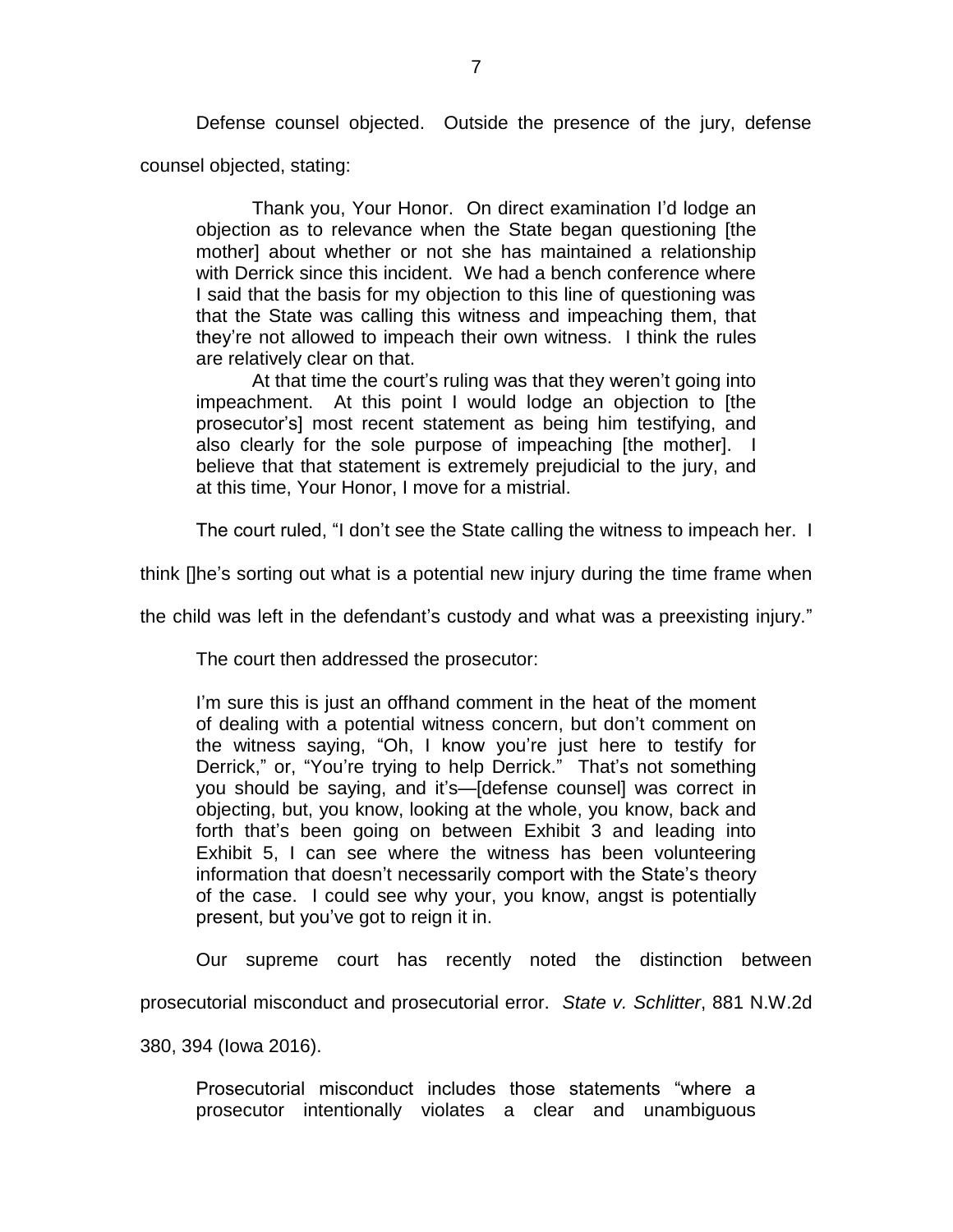obligation or standard imposed by law, applicable rule or professional conduct," as well as "those situations where a prosecutor recklessly disregards a duty to comply with an obligation or standard." Prosecutorial error occurs "where the prosecutor exercises poor judgment" and "where the attorney has made a mistake" based on "excusable human error, despite the attorney's use of reasonable care." . . . A prosecutor who has committed error should not be described as committing misconduct.

*Id.* (citations omitted).

The prosecutor "may attack the witness's credibility." *See* Iowa R. Evid. 5.607 ("Any party, including the party that called the witness, may attack the witness's credibility."). However, the prosecutor is not allowed to place a witness on the stand who it expects to give unfavorable testimony solely for the purpose of introducing otherwise inadmissible evidence. *State v. Turecek*, 456 N.W.2d 219, 225 (Iowa 1990); *see also State v. Tracy*, 482 N.W.2d 675, 679 (Iowa 1992). Viewing the entirety of the prosecutor's questioning of the mother in the case before us, we agree with the district court that the prosecutor did not call the mother solely for the purpose of impeaching her.

We also agree the trial court was correct in admonishing the prosecutor's statement, "So I know you're trying to help out Derrick here . . . ." However, we are not convinced the prosecutor's isolated comment deprived Janes of a fair trial. *See Plain*, 898 N.W.2d at 818-19 ("[W]e first determine whether the prosecutor violated a duty to the defendant. If so, we consider whether that violation was intentional or reckless. An intentional or reckless violation amounts to prosecutorial misconduct while an unintentional violation amounts only to prosecutorial error. We then determine whether the error caused prejudice." (citations omitted)).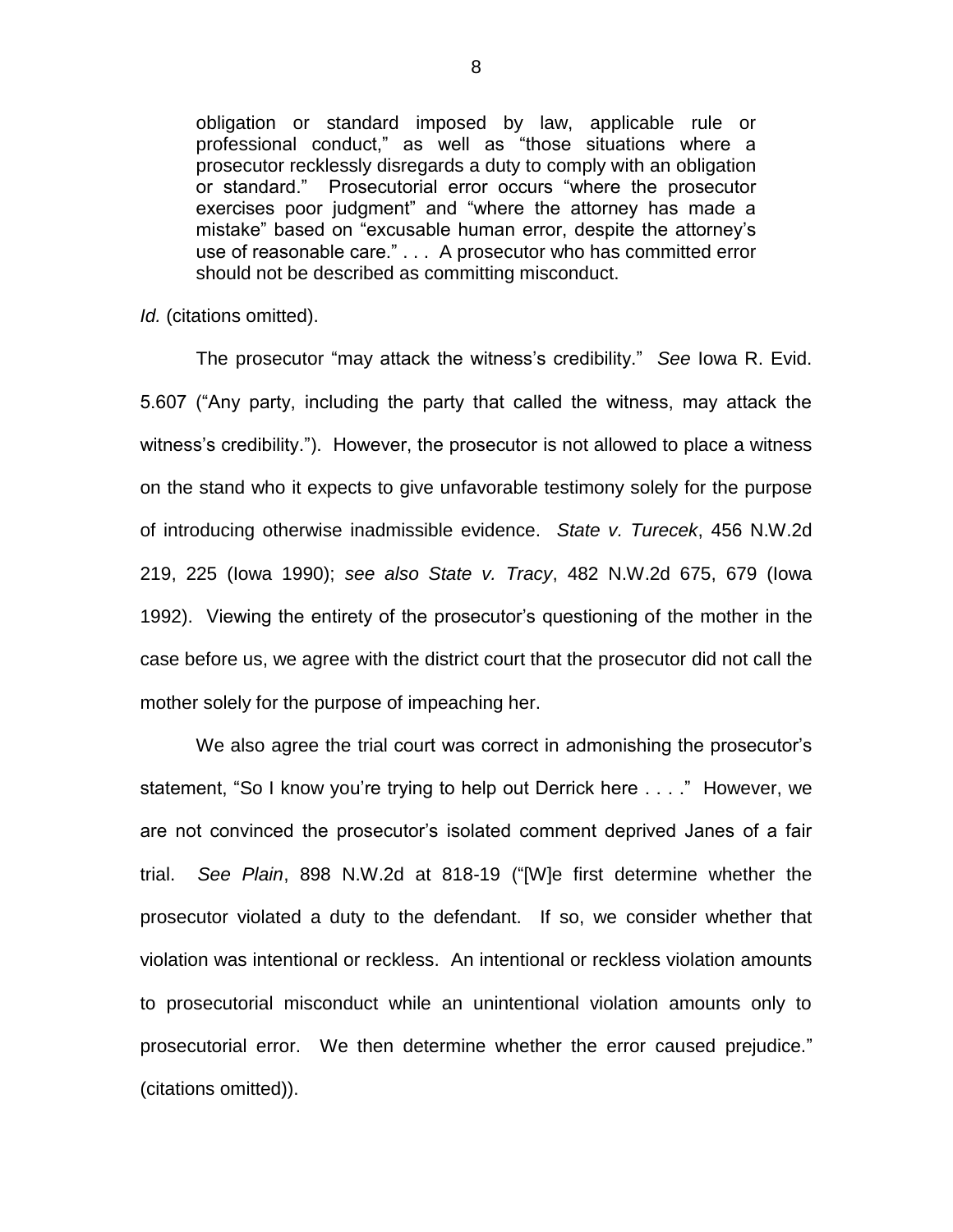*C. Ineffective assistance of counsel.* Next, Janes contends his trial counsel was ineffective in failing to object to and move to strike various statements by the child's grandfather at trial.

Ineffective assistance of counsel constitutes "deficient performance by counsel resulting in prejudice, with performance being measured against an 'objective standard of reasonableness,' under prevailing professional norms." "[N]ot every claim of ineffective assistance, even a meritorious one, requires reversal of a criminal conviction." To prevail on a claim of ineffective assistance of counsel, a claimant must satisfy the *Strickland* [*v. Washington*, 466 U.S. 668, 687 (1984),] test by showing "(1) counsel failed to perform an essential duty; and (2) prejudice resulted." "Unless a defendant makes both showings, it cannot be said that the conviction . . . resulted from a breakdown in the adversary process that renders the result unreliable."

*State v. Clay*, 824 N.W.2d 488, 494-95 (Iowa 2012) (citations omitted). Unless the appellate record is adequate, we ordinarily preserve such claims for postconviction relief proceedings. *Id.* at 494.

Janes asserts trial counsel should have objected on hearsay grounds when the grandfather testified that Janes answered "I don't know" when asked how the child's injuries occurred.<sup>2</sup> But statements of the defendant are not hearsay. *See* Iowa R. Evid. 5.801(d)(2) (noting a statement "offered against a party" and which is "the party's own statement" is not hearsay); *State v. Newell*, 710 N.W.2d 6, 18 (Iowa 2006) (citing evidence rule 5.801(d)(2)). Trial counsel

 $\overline{a}$ 

 $2$  The child's grandfather testified he came from Missouri on March 17 to pick up the child. The grandfather testified at trial:

<sup>[</sup>T]he first thing that stuck out was severe bruising of both ears. He had a pretty good lump on his cheek, but his ears were purple. The top half of his ears were purple. A bruise just starting in a lump on his cheek. A bruise on the back of his head.

There was a bruise on the top part of his leg, but we had him for the next [nineteen] days and that bruise could have been from that particular incident, or maybe not, on his leg. It seemed to be a different color than the rest.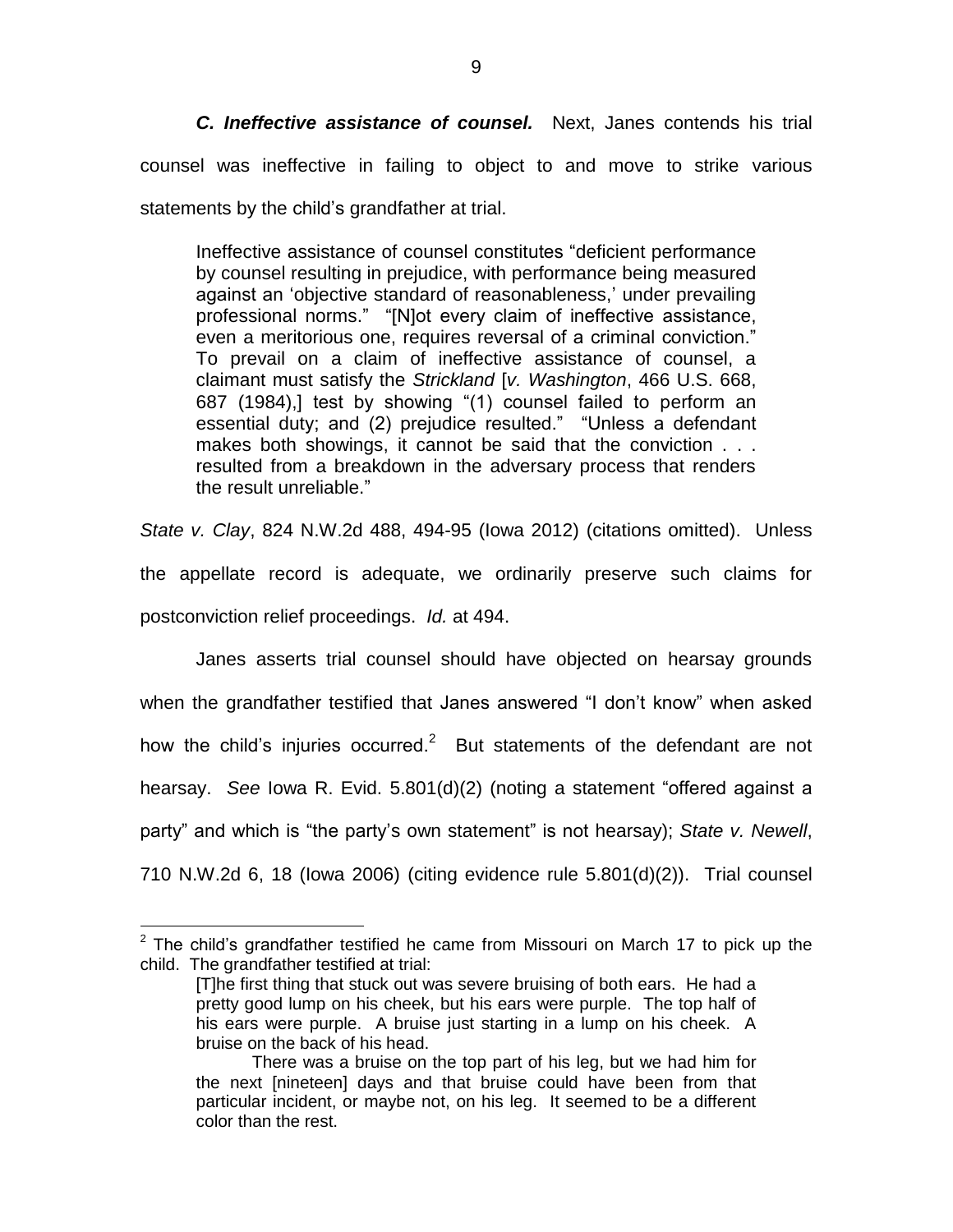has no duty to make a motion that has no merit. *State v. Graves*, 668 N.W.2d 860, 881 (Iowa 2003).

Janes also argues counsel should have objected when the grandfather opined the marks on the child's ears "were straight marks that a pair of pliers being pinched would make." Defense counsel did not immediately object but did ask that the jury be excused. With the jury gone, defense counsel stated:

I just want to acknowledge I think that this witness clearly cares very much for his grandson . . . . However, he continues to be nonresponsive to questions. So I would just ask that the court admonish him. I didn't want to do this in front of the jury, but I would ask the court admonish him that he needs to answer the questions that are asked instead of saying what he wants to say.

Questioning resumed after the prosecutor and the grandfather spoke in private.

Janes contends "the prejudicial remark about pliers deprived [him] of a fair trial." The State asserts trial counsel "likely made a reasonable tactical decision not to object on rule 5.403 grounds" as to do so would only have emphasized the testimony. We need not address whether counsel should have objected because Janes cannot show that he was prejudiced by counsel's failure to object and move to strike the testimony. The photograph of the injuries reveals straight marks on the child's one ear. The jury also saw photographs of the injuries that showed bruising to the insides and backs of the child's ears. The E.R. nurse who examined the child described the marks as appearing to have been made with someone's fingers. The physician who examined the child testified the injuries she observed are "usually inflicted by someone." Janes has not met his burden to show a reasonable probability that he would have been acquitted if counsel had objected to the grandfather's testimony as unduly prejudicial.